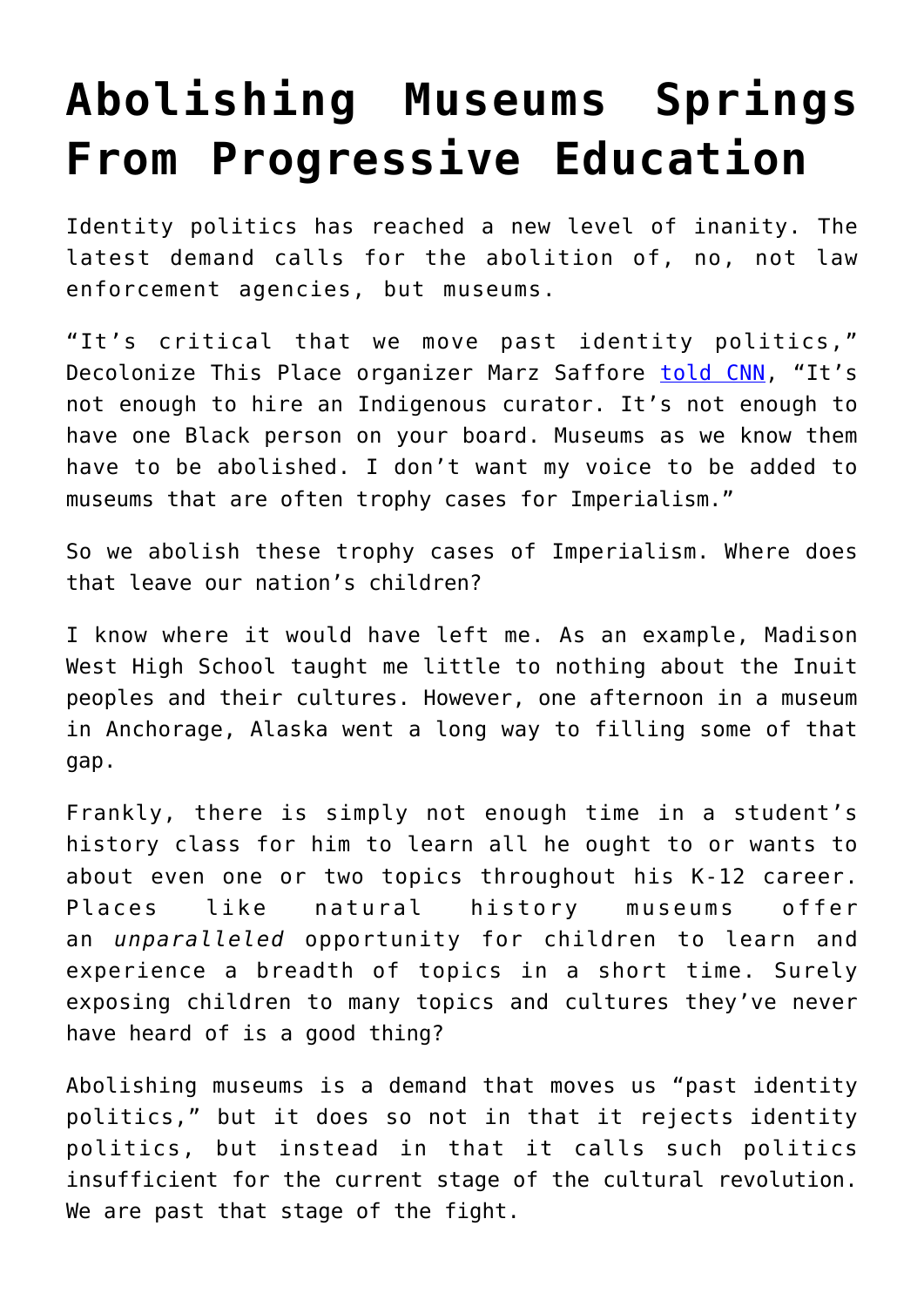If progressives were honest about their goals regarding statues and museums, we would see their demands in a more sinister kind of light. Educational policy goals like these are simply incompatible with American values, and are in fact directly hostile to them.

"The theory that the proper subject matter of instruction is found in the culture-products of past ages… affords another instance of that divorce between the process and product of growth which has been criticized," wrote John Dewey in his 1916 book *[Democracy and Education.](https://www.gutenberg.org/files/852/852-h/852-h.htm#link2HCH0006)*

Dewey was a progressive education reformer, philosopher, and psychologist who identified himself as a democratic socialist. His prolific writing and career of advocacy left a profound impact on the American education system, the products of which we now see rioting in the streets and calling for the abolition of museums. In Dewey's mind, education was not a place for people to learn about where they came from, it was a place to learn about how they might change society going forward.

In his chapter titled "Education as Conservative and Progressive" he continues:

"[A]n individual can live only in the present. The present is not just something which comes after the past; much less something produced by it. It is what life is in leaving the past behind it. The study of past products will not help us understand the present, because the present is not due to the products, but to the life of which they were the products. … And the mistake of making the records and remains of the past the main material of education is that it cuts the vital connection of present and past, and tends to make the past a rival of the present and the present a more or less futile imitation of the past."

Here the lie of a progressive model of education is revealed.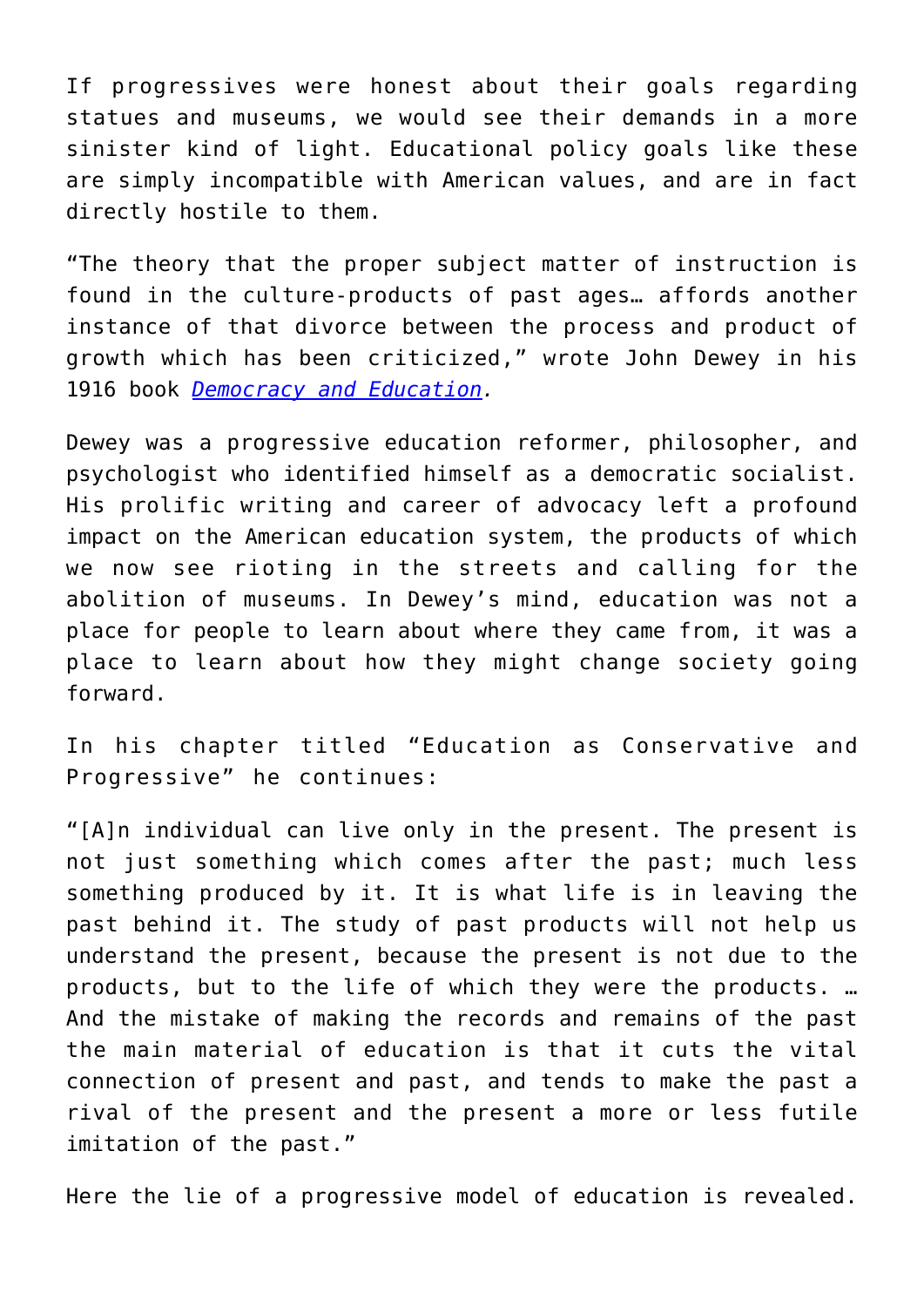How can one actually believe that the present is not a product of the past? Do not the choices of individuals and groups build upon one another to create the conditions in which we currently live? Whether you think these conditions are good or bad is immaterial, it is a question of agency, both for ourselves and those who proceeded us.

If history does not matter in regard to our present conditions, then why does it matter at all? Who cares what history is presented, or in what matter it is presented? Surely museums provide no threat if, as Dewey argues, the "study of past products will not help us understand the present."

Dewey concludes this chapter of his book by saying:

"Men have long had some intimation of the extent to which education may be consciously used to eliminate obvious social evils through starting the young on paths which shall not produce these ills, and some idea of the extent in which education may be made an instrument of realizing the better hopes of men."

Here is where the progressive interest in education lies. There is no goal of using the facts of the past to inform reactions to present events. Education is but a tool to reshape the minds of the next generation, and by which to ensure their conformity to the progressive vision of what "the better hopes of men" actually entail, a vision which many people who actually study history understand is deeply flawed. It is the progressive educators who will decide what constitutes the "obvious social evils" which must be avoided, not the parents of said offspring. As such, traditional views on marriage, gender, the value of human life, and constitutional republicanism are all easily cast aside by those who control America's classrooms.

The erasure of history is therefore a necessary step for the